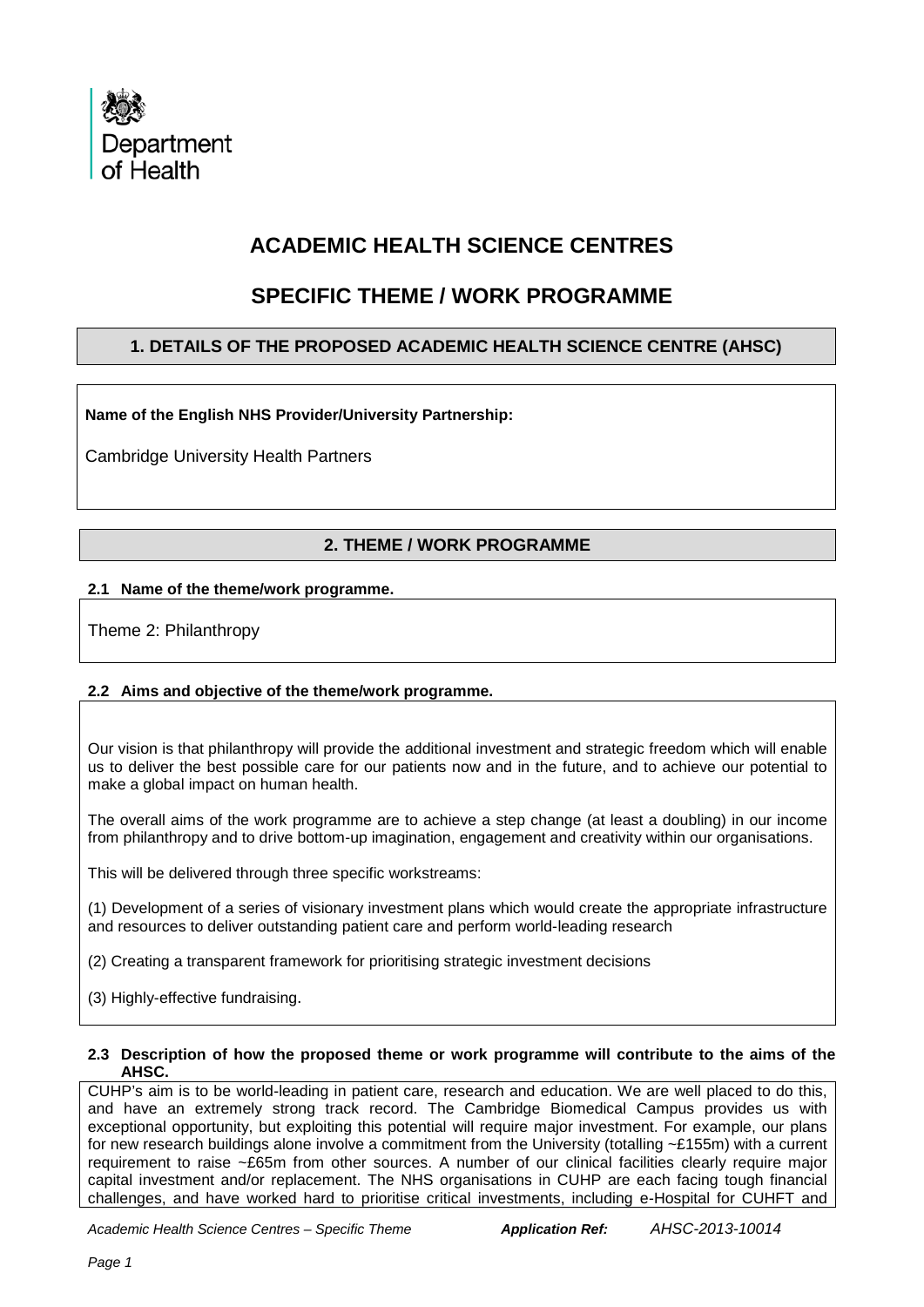PHFT, and the costs associated with building a new hospital on the CBC for PHFT; they have minimal headroom for further capital spending. In this context, it is critical that we become highly-effective in raising money from other sources. An external review by Grenzebach Glier and Associates (GG+A), philanthropic management consultants, concluded that CUHP should be able to double its income from philanthropic sources. Their opinion was that we have enormous untapped potential which would be realised if we bring together our research and clinical ambitions to develop compelling narratives which convey the ability of scientists and clinicians to work together to solve important problems. This theme will be particularly powerful in promoting CUHP's approach of harnessing "bottom-up" creative engagement from across the hospitals, university, patients and the public. An examplar of what such a vision can achieve is the Wellcome Trust-MRC Institute of Metabolic Science (IMS) led by Co-Directors Professors Sir Stephen O'Rahilly and Nick Wareham. Purpose built clinical and laboratory facilities were opened on the Biomedical Campus in 2007 and bring together research, education, prevention and patient care in the areas of obesity, diabetes and related diseases, all of which are major and increasing threats to global public health. Almost a quarter of all adults and one in five children in the UK are considered obese, and these numbers continue to increase. Obesity significantly increases the risk of developing life-threatening conditions such as Type 2 diabetes, cardiovascular, gastrointestinal, osteoarticular and reproductive diseases, reducing both quality of life and life expectancy of affected individuals. The IMS provides outstanding clinical facilities including specialised services for childhood obesity and the national referral centre for severe insulin resistance. These are fully integrated with world-leading research bringing together clinicians, laboratory and clinical scientists and epidemiologists to forge the multidisciplinary links that will improve understanding of the causes and consequences of these conditions and allow advances in basic science to be rapidly applied to improving patient care and disease prevention. Since its formation IMS scientists have made numerous discoveries identifying genetic variants and mutations that contribute to obesity, the mechanisms by which they influence behaviour and metabolism. Several of these are being investigated as potential therapies. Recently the Wellcome Trust and MRC made a joint £15m Strategic Award to the IMS, including funding for new dedicated clinical research facilities, and on 1<sup>st</sup> May the MRC Epidemiology Unit became a University Unit within the School of Clinical Medicine.

**Workstream 1**: Development of a series of visionary investment plans and a framework for prioritisation. The CUHP Board will invite applications from potential programmes which should outline a compelling vision across the tripartite mission and include realistic investment plans that would lead to the vision being realised. Potential programmes will be identified on the basis of (a) the seriousness and extent of unmet population need (b) our research strength (c) the degree to which additional investment is required based on our current facilities. CUHP has determined that it will invite initial applications for six programmes; cancer, neurosciences & mental health, heart & lung disease, infection & immunity, regenerative medicine and population health. The Board will assess the applications against specified criteria, including the extent to which the theme demonstrates strategic vision, cohesion across disciplines and involvement of the patients and public. It is envisaged that this will be an iterative process in which potential themes will refine their vision and investment plans.

**Workstream 2**: Optimising the structure of our fundraising and charitable organisations. Three of the four CUHP partners have extensive experience of fundraising in their own environments, with the Addenbrooke's Charitable Trust and Papworth Hospital Charity focussing mainly in the areas of community fundraising, whilst the Cambridge University Development Office (CUDO) has an established track record in the area of major gift fundraising. The CUHP Board's current view is that integration between the CUDO, Addenbrooke's Charitable Trust and Papworth Hospital Charity is likely to be the most effective structure in the longer term. There are a number of issues that need to be fully explored before final decisions are taken. A project is now underway to work through these issues. In the meantime the workstream is implementing measures to ensure that the fundraising operations are coordinated effectively and work together seamlessly.

**Workstream 3:** Highly-effective fundraising. This workstream will develop the ability of our staff to work with fundraising professionals to present our narratives to potential donors in the most compelling way, and will build engagement with the community and potential prospects. Ahead of the development of the completion of new investment plans, prioritisation process and the potential formation of a single CUHP Charity, the partners have identified pilot projects on which partner organisations can work together to develop their fundraising capability. The first is for a new Heart and Lung Research Institute linked to the anticipated new Papworth Hospital on the Cambridge Biomedical Campus – enabling a major expansion of cardiorespiratory research in Cambridge. Cardiorespiratory research has seen significant growth in Cambridge over the past 15 years. The University now has five British Heart Foundation (BHF) professorships and three Chairs in respiratory medicine. The creation of a new Heart and Lung Research Institute (HLRI) by the University and Papworth Hospital, to sit alongside the new Papworth Hospital which is anticipated to relocate to the Cambridge Biomedical Campus would expand this yet further. The HLRI will

*Academic Health Science Centres – Specific Theme Application Ref: AHSC-2013-10014*